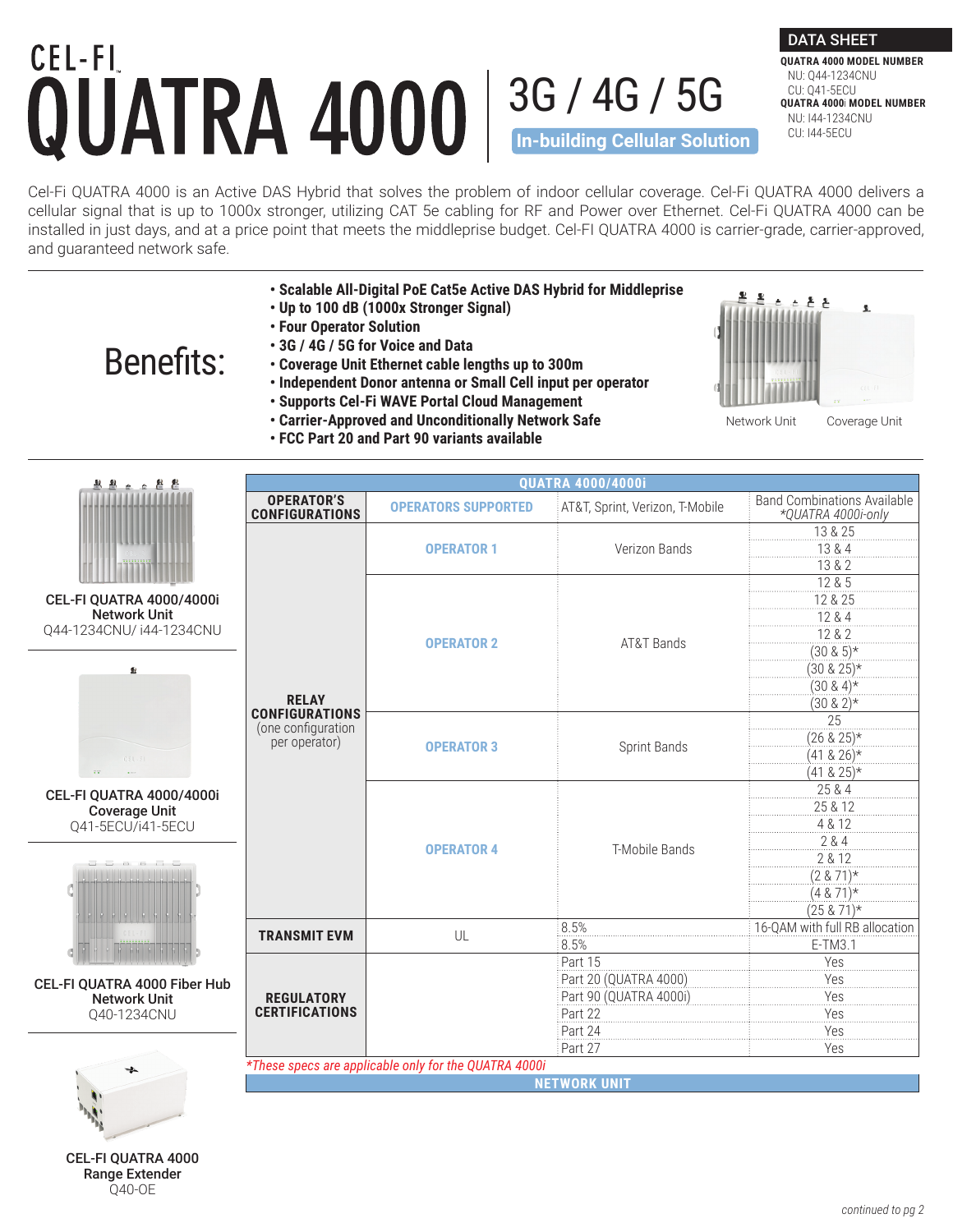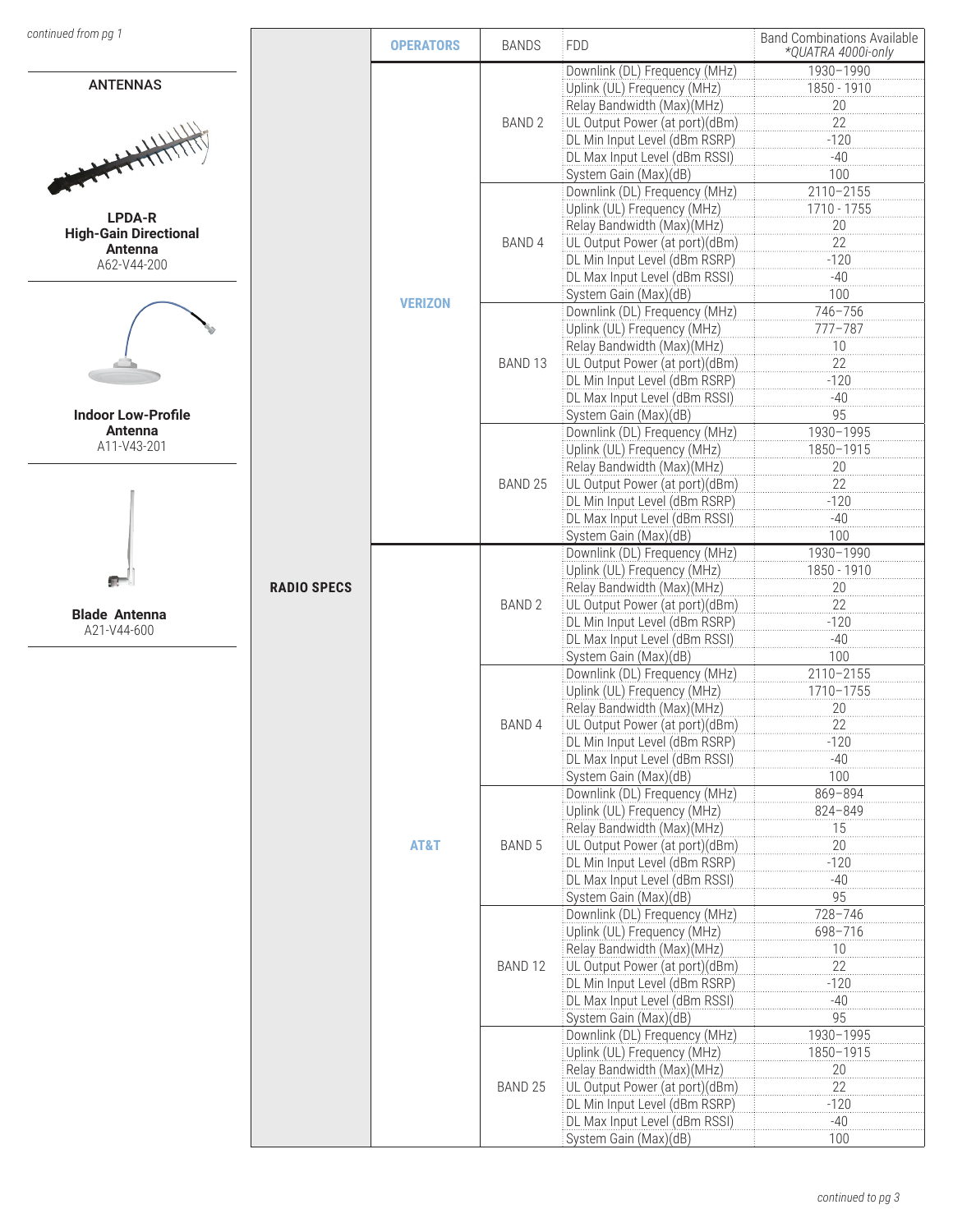|                    |                 |                    | Downlink (DL) Frequency (MHz)  | 2350-2360   |
|--------------------|-----------------|--------------------|--------------------------------|-------------|
|                    |                 |                    | Uplink (UL) Frequency (MHz)    | 2305-2315   |
|                    |                 |                    | Relay Bandwidth (Max)(MHz)     | 10          |
|                    | AT&T            | BAND 30*           | UL Output Power (at port)(dBm) | 19          |
|                    | (continued)     | $(4000i$ -only)    | DL Min Input Level (dBm RSRP)  | $-120$      |
|                    |                 |                    | DL Max Input Level (dBm RSSI)  | $-40$       |
|                    |                 |                    | System Gain (Max)(dB)          | 100         |
|                    |                 |                    |                                |             |
|                    |                 |                    | Downlink (DL) Frequency (MHz)  | 1930-1990   |
|                    |                 | BAND <sub>2</sub>  | Uplink (UL) Frequency (MHz)    | 1850 - 1910 |
|                    |                 |                    | Relay Bandwidth (Max)(MHz)     | 20          |
|                    |                 |                    | UL Output Power (at port)(dBm) | 22          |
|                    |                 |                    | DL Min Input Level (dBm RSRP)  | $-120$      |
|                    |                 |                    | DL Max Input Level (dBm RSSI)  | $-40$       |
|                    |                 |                    | System Gain (Max)(dB)          | 100         |
|                    |                 |                    | Downlink (DL) Frequency (MHz)  | 1930-1995   |
|                    |                 |                    | Uplink (UL) Frequency (MHz)    | 1850-1915   |
|                    |                 |                    | Relay Bandwidth (Max)(MHz)     | 20          |
|                    |                 | BAND <sub>25</sub> | UL Output Power (at port)(dBm) | 22          |
|                    |                 |                    |                                |             |
|                    |                 |                    | DL Min Input Level (dBm RSRP)  | $-120$      |
|                    |                 |                    | DL Max Input Level (dBm RSSI)  | $-40$       |
|                    | <b>SPRINT</b>   |                    | System Gain (Max)(dB)          | 100         |
|                    |                 |                    | Downlink (DL) Frequency (MHz)  | 859-894     |
|                    |                 |                    | Uplink (UL) Frequency (MHz)    | 814-849     |
|                    |                 |                    | Relay Bandwidth (Max)(MHz)     | 15          |
|                    |                 | BAND 26*           | UL Output Power (at port)(dBm) | 20          |
|                    |                 | (4000i-only)       | DL Min Input Level (dBm RSRP)  | $-120$      |
|                    |                 |                    | DL Max Input Level (dBm RSSI)  | $-40$       |
| <b>RADIO SPECS</b> |                 |                    | System Gain (Max)(dB)          | 95          |
| (continued)        |                 |                    | Downlink (DL) Frequency (MHz)  |             |
|                    |                 |                    |                                | 2496-2690   |
|                    |                 |                    | Uplink (UL) Frequency (MHz)    | 2496-2690   |
|                    |                 | BAND 41*           | Relay Bandwidth (Max)(MHz)     | 20          |
|                    |                 | (4000i-only)       | UL Output Power (at port)(dBm) | 22          |
|                    |                 |                    | DL Min Input Level (dBm RSRP)  | $-120$      |
|                    |                 |                    | DL Max Input Level (dBm RSSI)  | $-40$       |
|                    |                 |                    | System Gain (Max)(dB)          | 100         |
|                    | <b>T-MOBILE</b> | BAND <sub>2</sub>  | Downlink (DL) Frequency (MHz)  | 1930-1990   |
|                    |                 |                    | Uplink (UL) Frequency (MHz)    | 1850 - 1910 |
|                    |                 |                    | Relay Bandwidth (Max)(MHz)     | 20          |
|                    |                 |                    | UL Output Power (at port)(dBm) | 22          |
|                    |                 |                    | DL Min Input Level (dBm RSRP)  | $-120$      |
|                    |                 |                    | DL Max Input Level (dBm RSSI)  | -40         |
|                    |                 |                    | System Gain (Max)(dB)          |             |
|                    |                 |                    |                                | 100         |
|                    |                 |                    | Downlink (DL) Frequency (MHz)  | 2110-2155   |
|                    |                 |                    | Uplink (UL) Frequency (MHz)    | 1710-1755   |
|                    |                 | BAND 4             | Relay Bandwidth (Max)(MHz)     | $20\,$      |
|                    |                 |                    | UL Output Power (at port)(dBm) | 22          |
|                    |                 |                    | DL Min Input Level (dBm RSRP)  | $-120$      |
|                    |                 |                    | DL Max Input Level (dBm RSSI)  | $-40$       |
|                    |                 |                    | System Gain (Max)(dB)          | 100         |
|                    |                 |                    | Downlink (DL) Frequency (MHz)  | 728-746     |
|                    |                 |                    | Uplink (UL) Frequency (MHz)    | 698-716     |
|                    |                 |                    |                                | 10          |
|                    |                 | BAND <sub>12</sub> | Relay Bandwidth (Max)(MHz)     |             |
|                    |                 |                    | UL Output Power (at port)(dBm) | 22          |
|                    |                 |                    | DL Min Input Level (dBm RSRP)  | $-120$      |
|                    |                 |                    | DL Max Input Level (dBm RSSI)  | $-40$       |
|                    |                 |                    | System Gain (Max)(dB)          | 95          |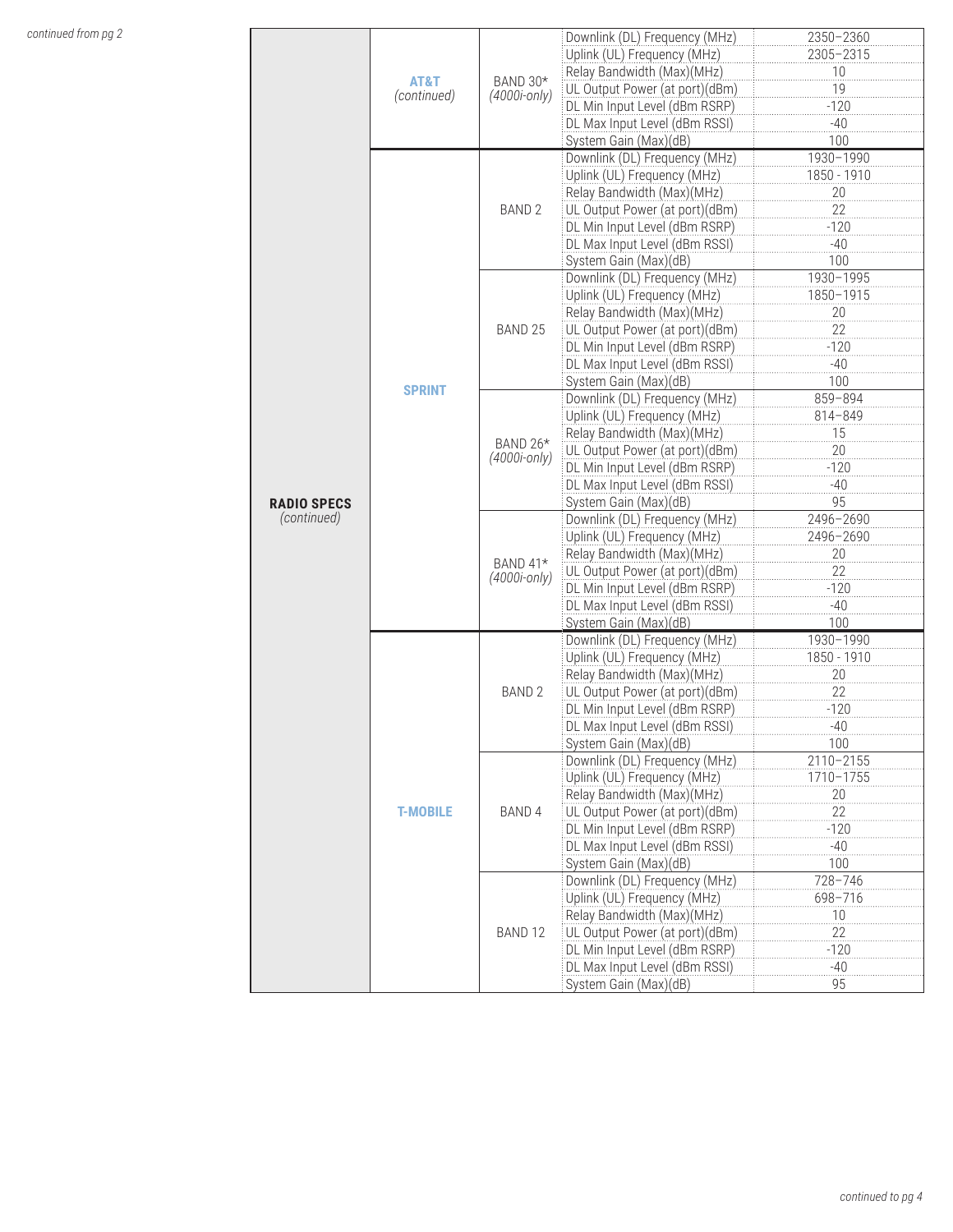|                         |                                |                          | Downlink (DL) Frequency (MHz)                                                      | 1930-1995       |  |
|-------------------------|--------------------------------|--------------------------|------------------------------------------------------------------------------------|-----------------|--|
|                         |                                |                          | Uplink (UL) Frequency (MHz)                                                        | 1850-1915       |  |
|                         |                                |                          | Relay Bandwidth (Max)(MHz)                                                         | 20              |  |
|                         |                                | BAND <sub>25</sub>       | UL Output Power (at port)(dBm)                                                     | 22              |  |
|                         |                                |                          | DL Min Input Level (dBm RSRP)                                                      | $-120$          |  |
|                         |                                |                          | DL Max Input Level (dBm RSSI)                                                      | $-40$           |  |
| <b>RADIO SPECS</b>      | <b>T-MOBILE</b><br>(continued) | BAND 71*<br>(4000i-only) | System Gain (Max)(dB)                                                              | 100             |  |
| (continued)             |                                |                          | Downlink (DL) Frequency (MHz)                                                      | $617 - 652$     |  |
|                         |                                |                          | Uplink (UL) Frequency (MHz)                                                        | 663-698         |  |
|                         |                                |                          | Relay Bandwidth (Max)(MHz)                                                         | 20              |  |
|                         |                                |                          | UL Output Power (at port)(dBm)                                                     | 22              |  |
|                         |                                |                          | DL Min Input Level (dBm RSRP)                                                      | $-120$          |  |
|                         |                                |                          | DL Max Input Level (dBm RSSI)                                                      | $-40$           |  |
|                         |                                |                          | System Gain (Max)(dB)                                                              | 95              |  |
| <b>RETURN LOSS (DB)</b> |                                |                          | At all ports                                                                       | -8              |  |
| <b>DONOR</b>            |                                |                          | One RF Port per Operator                                                           |                 |  |
| <b>ANTENNAS</b>         |                                |                          | Operators Supported (Max)                                                          | 4               |  |
|                         |                                |                          | Impedance (Ohms)                                                                   | 50              |  |
|                         | NU Internal Supply             |                          | Voltage (VAC)                                                                      | $100 - 240$     |  |
| <b>POWER</b>            |                                |                          | Power - Typical (W)                                                                | 230             |  |
|                         |                                |                          | Power - Max (W)                                                                    | 321.3           |  |
|                         | Coverage Units                 |                          | Number Supported (Max)                                                             | 6               |  |
| <b>SUPPORTED CUS</b>    |                                |                          | Category Cables per CU                                                             | $\overline{2}$  |  |
|                         |                                |                          | Interface Type                                                                     | <b>RJ45</b>     |  |
|                         | Power / Status                 |                          | LED                                                                                | RED / GREEN     |  |
|                         | <b>CU Link</b>                 |                          | LED                                                                                | <b>GREEN</b>    |  |
| <b>USER INTERFACE</b>   | Donor Antenna                  |                          | LED                                                                                | <b>GREEN</b>    |  |
|                         | Cellular Modem                 |                          | LED                                                                                | RED / GREEN     |  |
|                         | Ethernet                       |                          | LED                                                                                | Yes             |  |
|                         | <b>USB</b>                     |                          | n/a                                                                                | Yes             |  |
| <b>MECHANICAL</b>       | <b>Dimensions</b>              |                          | $L \times W \times H$ (mm)                                                         | 330×272×85      |  |
|                         |                                |                          | Weight (kg)                                                                        | 6.5             |  |
|                         | RF Port Connector              |                          |                                                                                    | N-type (Female) |  |
|                         | Mounting                       |                          | Wall                                                                               | Yes             |  |
|                         | Cooling                        |                          | Convection                                                                         | Yes             |  |
|                         | Power / Status                 |                          | AC to NU                                                                           | Yes             |  |
| Power                   |                                |                          | On/Off Switch                                                                      | Yes             |  |
|                         |                                |                          | <b>ENVIRONMENTAL</b>   Maximum Surface Temperature (°C)   Measured at 30°C Ambient | 44              |  |

*\*These specs are applicable only for the QUATRA 4000i*

| <b>COVERAGE UNIT</b>                    |                |                               |                    |  |
|-----------------------------------------|----------------|-------------------------------|--------------------|--|
| <b>RADIO SPECS</b>                      | Frequency      | Downlink (DL) Frequency (MHz) | $617 - 2690$       |  |
|                                         |                | Uplink (UL) Frequency (MHz)   | 663-2690           |  |
|                                         | DL Power (dBm) | Per Channel (Max)             | 16                 |  |
| <b>NETWORK UNIT</b><br><b>INTERFACE</b> | Cables (2)     | <b>Type</b>                   | Ethernet           |  |
|                                         |                | Length Cat5e Max (m)          | 100 (200 with QRE) |  |
|                                         |                | Length Cat6 23 AWG Max (m)    | 150 (300 with QRE) |  |
| <b>USER INTERFACE</b>                   | Power / Status | -ED                           | RED / GREEN        |  |
|                                         | NU Link        | I FD                          | GRFFN              |  |
| <b>MECHANICAL</b>                       | Dimensions     | L×W×H (mm)                    | 287×255×57         |  |
|                                         |                | Weight (kg)                   | 3 Q                |  |
|                                         | Mountina       | Ceiling, Wall                 | Yes                |  |

| <b>ENVIRONMENTAL</b> | FCC.                       | QUATRA 4000: Part 15, 22, 24, 27, 20<br>QUATRA 4000i: Part 15, 22, 24, 27, 90 |  |  |
|----------------------|----------------------------|-------------------------------------------------------------------------------|--|--|
|                      |                            |                                                                               |  |  |
|                      | <b>3GPP Repeater Specs</b> |                                                                               |  |  |
|                      | Operating Temperature      | . Ambient                                                                     |  |  |
|                      | Relative Humidity          | Non-Condensina                                                                |  |  |
|                      | Ingress Protection (IP     |                                                                               |  |  |

*NOTE: Specifications subject to change.*